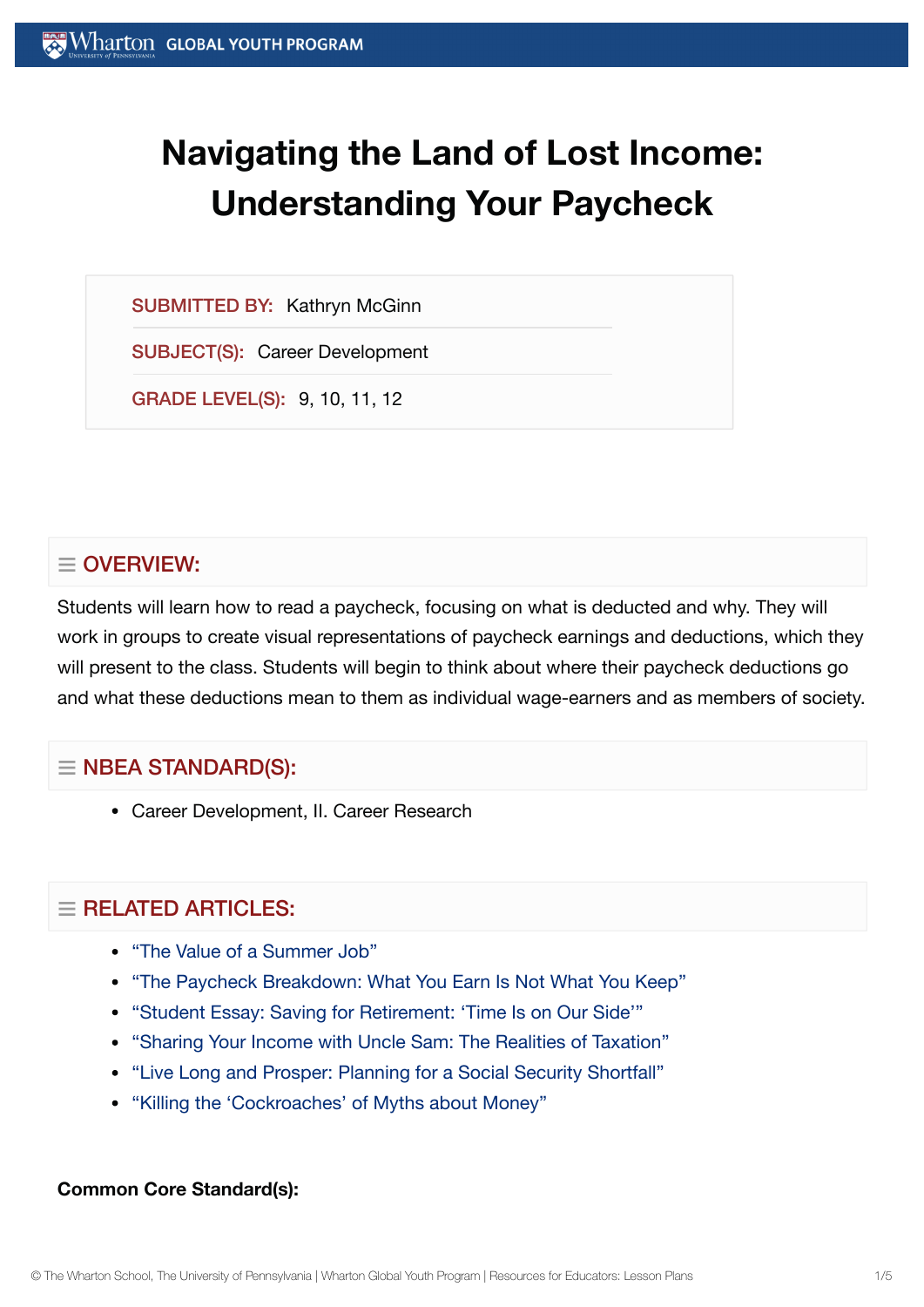## $\mathbb{R}^n$  Wharton Global Youth Program

- ELA CCR Writing 7: Conduct short as well as more sustained research projects based on focused questions, demonstrating understanding of the subject under investigation.
- ELA CCR Writing 9: Draw evidence from literary or informational texts to support analysis, reflection, and research.
- ELA CCR Reading 1: Read closely to determine what the text says explicitly and to make logical inferences from it; cite specific textual evidence when writing or speaking to support conclusions drawn from text.
- ELA CCR Reading 7: Integrate and evaluate content presented in diverse formats and media, including visually and quantitatively, as well as in words.
- ELA CCR Speaking and Listening 1: Prepare for and participate effectively in a range of conversations and collaborations with diverse partners, building on others' ideas and expressing their own clearly and persuasively.
- ELA CCR Speaking and Listening 5: Make strategic use of digital media and visual displays of data to express information and enhance understanding of presentations.

#### **Objectives/Purposes:**

- Students will understand how to read a paycheck.
- Students will create visual aids to share their knowledge with their peers.

## **Other Resources/Materials:**

- Fake paycheck [\(Handout](https://globalyouth.wharton.upenn.edu/wp-content/uploads/2012/01/Career-Development-24_HandoutA.pdf) A)
- Handout of common paycheck acronyms [\(Handout](https://globalyouth.wharton.upenn.edu/wp-content/uploads/2012/01/Career-Development-24_handoutB.pdf) B)
- Land of Lost Income Assignment [\(Handout](https://globalyouth.wharton.upenn.edu/wp-content/uploads/2012/01/Career-Development-24_handoutC.pdf) C)

## **Activities:**

1. Ask students who have had part-time jobs to share their reaction when they received their first paychecks. Explain that the purpose of this lesson is to learn more about where your money goes, and why your paycheck is often much lower than you might expect it to be.

*(5 mins)*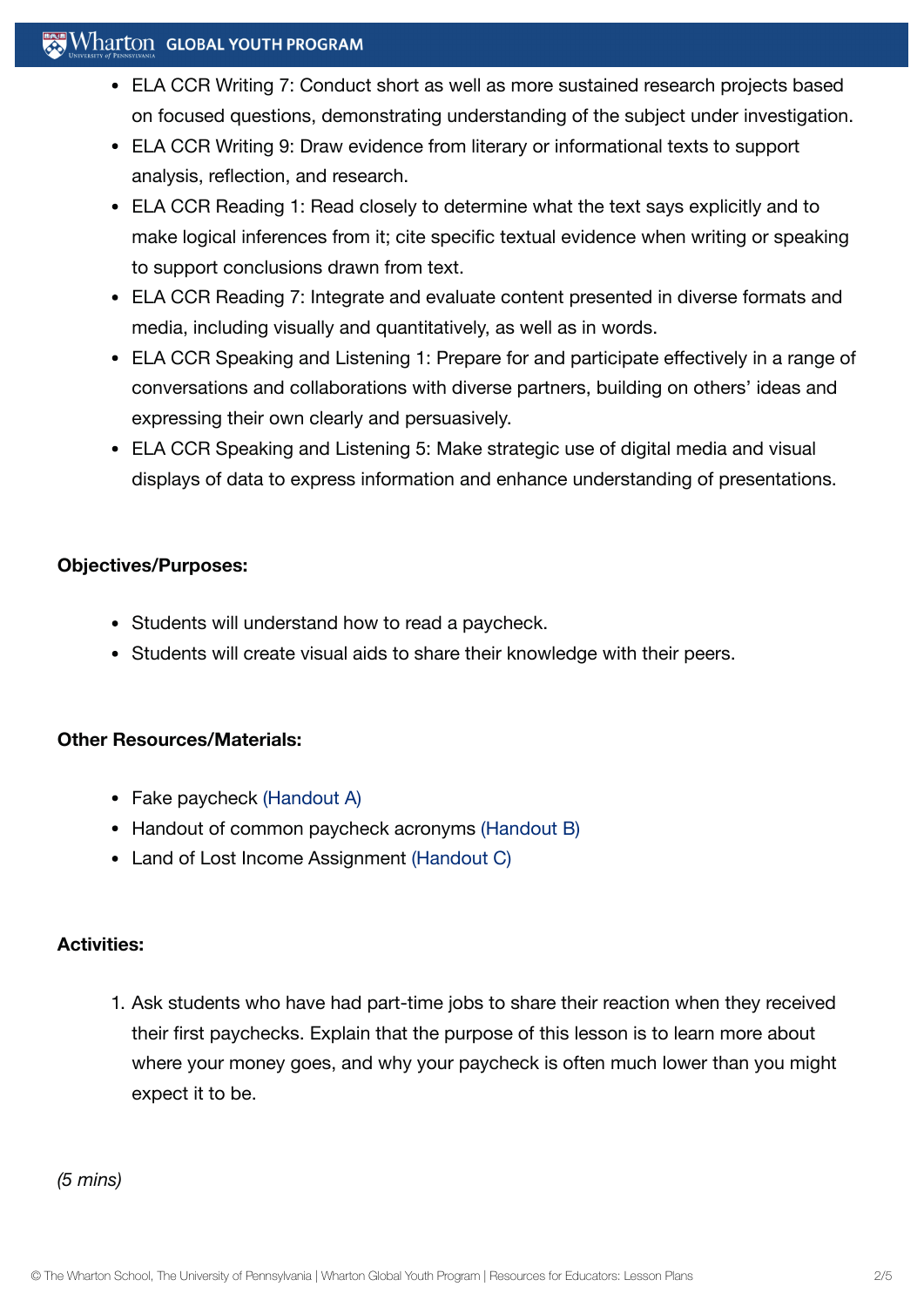- 2. Give each student a copy of "The Paycheck Breakdown: What You Earn Is Not What You Keep." Read together and then discuss the following questions as a class:
- a. What forms are you required to complete in order to be paid?
	- W-4: tells the employer what factors to use in order to calculate federal income tax
	- I-9: tells an employer that you are eligible to work in the United States. Proper documentation, such as a driver's license and social security card, is necessary to complete the form
- b. What information is included on your paystub?
	- Gross pay and net pay
	- Pay period
	- Taxes taken out

c. In addition to federal and state income taxes, where does a large portion of your paycheck go?

- Social Security and Medicare programs
- Possibly company benefits (health and life insurance), retirement plan contributions and childcare assistance

## *(10 mins)*

3. Break students into groups of two-to-three. Each group receives a copy of Francine Gelato's paystub (Handout A) and a copy of the APA's common paycheck acronyms (Handout B). Using the information from the article and the acronyms handout, students must interpret Francine Gelato's paycheck and create a visual representation of where Francine Gelato's paycheck goes each pay period. Hand out Land of Lost Income Assignment (Handout C). Students have the following options:

a. Create a map that illustrates the twists and turns that Francine's gross wages encounter on their way to her net pay.

b. Develop a comic strip that highlights the deductions and taxes Francine has to pay.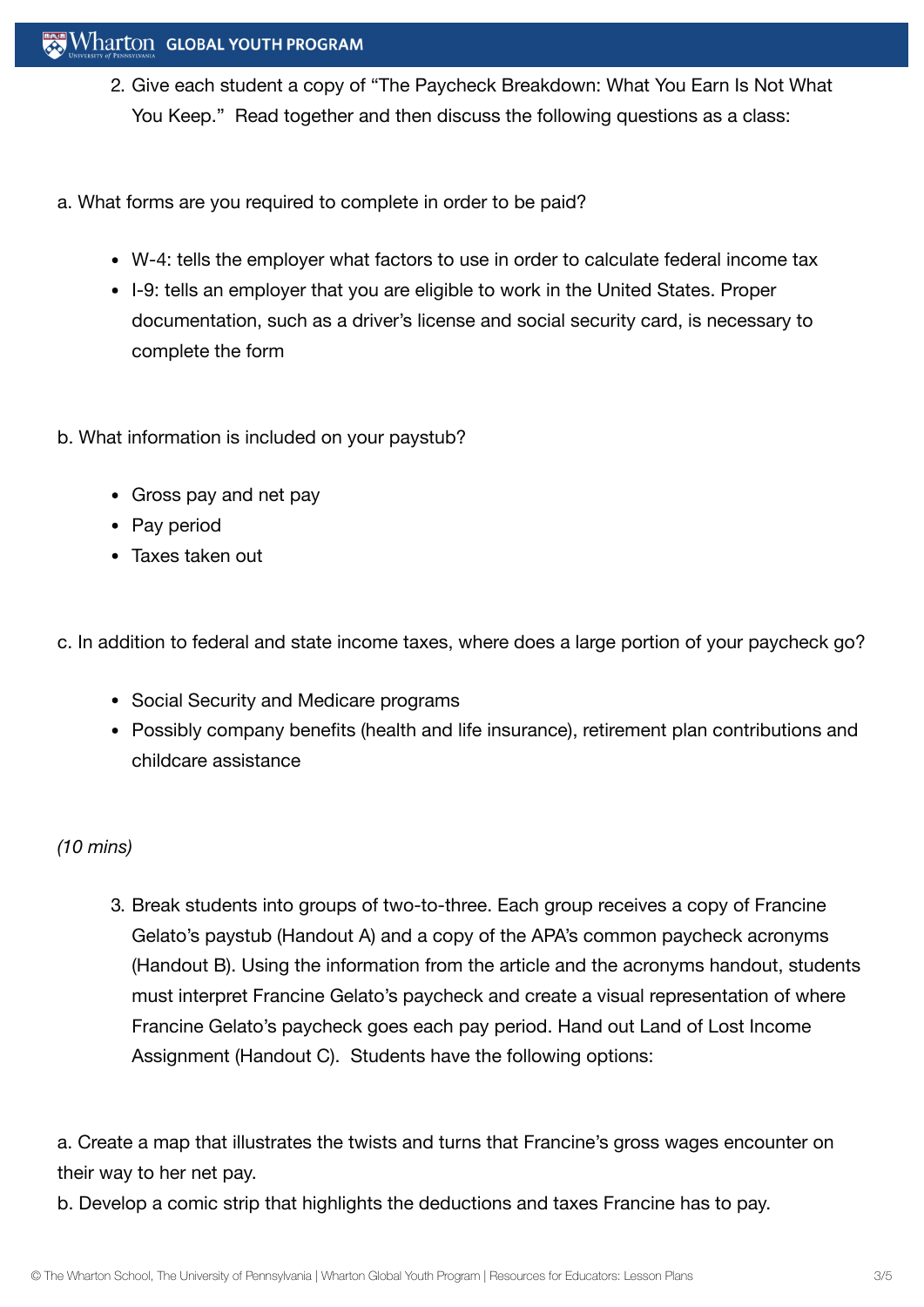c. Make a graph that demonstrates where deductions go and what portion/percent each deduction takes out of Francine's gross wages.

Students should make sure that they clearly define terms on their posters, and remember they will have to explain their work to the rest of the class.

As students work, check in with groups to answer specific questions.

#### *(15 mins)*

4. Students each share their visual aids, explaining terms, deductions and why they made the choices that they did to create their illustrations.

#### *(10 mins)*

#### **Tying It All Together:**

Ask students what they think of all these paycheck deductions. While it's no fun to net less income than you technically earn, what are some potential benefits of paycheck deductions? Who do these deductions benefit? What questions do students still have about reading paychecks and where their money goes?

#### *(5 mins)*

#### **Practice Outside of the Classroom:**

Using the Internet or adults as resources, dig deeper into what different paycheck deductions mean. For example, students might want to learn more about Medicare and Social Security, and how these issues are discussed in the media. What conversations are policy makers having about Medicare and social security? What key points/questions are raised?

Also, refer to another Wharton Global Youth Program article both during and outside of class: "Sharing Your Income with Uncle Sam: The [Realities of](https://kwhs.wpengine.com/2012/07/sharing-your-income-with-uncle-sam-the-realities-of-taxation/) Taxation."

#### **What Worked and What I Would Do Differently:**

While students were initially a bit overwhelmed by all the deductions, I found it was more engaging for everyone to let them puzzle out the acronyms on their own, rather than going over each possible deduction together as a class. I did check in with each group, and I provided